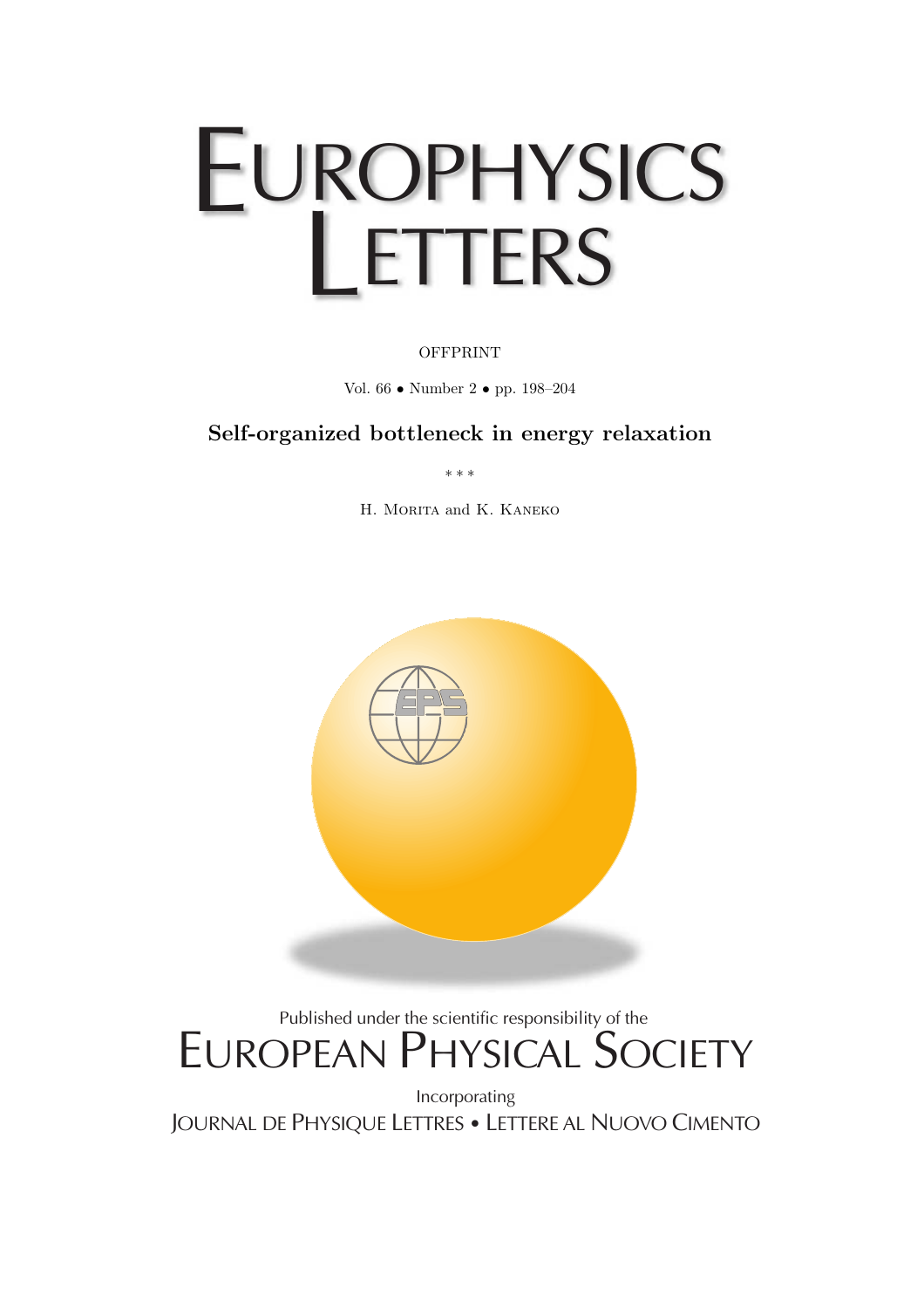

Τ

## **EUROPHYSICS LETTERS**

Τ

| <b>Editor-in-Chief</b>                                                                                                                                                                                                                                                                                                                                                                                                                                                                                                                | Taking full advantage of the service on Internet,<br>please choose the fastest connection:                          |  |
|---------------------------------------------------------------------------------------------------------------------------------------------------------------------------------------------------------------------------------------------------------------------------------------------------------------------------------------------------------------------------------------------------------------------------------------------------------------------------------------------------------------------------------------|---------------------------------------------------------------------------------------------------------------------|--|
| Prof. Denis Jérome<br>Lab. Physique des Solides - Université Paris-Sud<br>91405 Orsay - France<br>jerome@lps.u-psud.fr                                                                                                                                                                                                                                                                                                                                                                                                                | http://www.edpsciences.org<br>http://edpsciences.nao.ac.jp<br>http://edpsciences-usa.org<br>http://www.epletters.ch |  |
| <b>Staff Editor: Yoanne Sobieski</b>                                                                                                                                                                                                                                                                                                                                                                                                                                                                                                  | Europhysics Letters, European Physical Society, 34 rue M. Seguin, 68060 Mulhouse Cedex, France                      |  |
| Editorial Director: Angela Oleandri<br><b>Production Editor: Paola Marangon</b>                                                                                                                                                                                                                                                                                                                                                                                                                                                       | Director of publication: Jean-Marc Quilbé                                                                           |  |
| Publishers: EDP Sciences S.A., France - Società Italiana di Fisica, Italy                                                                                                                                                                                                                                                                                                                                                                                                                                                             |                                                                                                                     |  |
| Europhysics Letter was launched more than fifteen years ago by the European Physical Society, the Société<br>Française de Physique, the Società Italiana di Fisica and the Institute of Physics (UK) and owned now by<br>17 National Physical Societies/Institutes.<br>Europhysics Letters aims to publish short papers containing non-trivial new results, ideas, concepts,<br>experimental methods, theoretical treatments, etc. which are of broad interest and importance to one or<br>several sections of the physics community. |                                                                                                                     |  |
| Europhysics letters provides a platform for scientists from all over the world to offer their results to an<br>international readership.                                                                                                                                                                                                                                                                                                                                                                                              |                                                                                                                     |  |
| <b>Subscription 2004</b>                                                                                                                                                                                                                                                                                                                                                                                                                                                                                                              |                                                                                                                     |  |
| 24 issues - Vol. 65-68 (6 issues per vol.)                                                                                                                                                                                                                                                                                                                                                                                                                                                                                            | Institution/Library:                                                                                                |  |
| ISSN: 0295-5075 - ISSN electronic: 1286-4854                                                                                                                                                                                                                                                                                                                                                                                                                                                                                          |                                                                                                                     |  |
| • France & EU<br>1678€<br>$\Box$<br>(VAT included)                                                                                                                                                                                                                                                                                                                                                                                                                                                                                    | Name:                                                                                                               |  |
| • Rest of the World<br>1678€<br>П<br>(without VAT)                                                                                                                                                                                                                                                                                                                                                                                                                                                                                    | Position:<br>Address:                                                                                               |  |
| Payment:                                                                                                                                                                                                                                                                                                                                                                                                                                                                                                                              |                                                                                                                     |  |
| □ Check enclosed payable to EDP Sciences                                                                                                                                                                                                                                                                                                                                                                                                                                                                                              |                                                                                                                     |  |
| $\Box$ Please send me a pro forma invoice                                                                                                                                                                                                                                                                                                                                                                                                                                                                                             |                                                                                                                     |  |
| Credit card:                                                                                                                                                                                                                                                                                                                                                                                                                                                                                                                          |                                                                                                                     |  |
| □ Visa □ Eurocard □ American Express                                                                                                                                                                                                                                                                                                                                                                                                                                                                                                  |                                                                                                                     |  |
| Valid until: $\Box$                                                                                                                                                                                                                                                                                                                                                                                                                                                                                                                   |                                                                                                                     |  |
| Card No:                                                                                                                                                                                                                                                                                                                                                                                                                                                                                                                              | Signature:                                                                                                          |  |
| $\Box$ Please send me a free sample copy                                                                                                                                                                                                                                                                                                                                                                                                                                                                                              |                                                                                                                     |  |
|                                                                                                                                                                                                                                                                                                                                                                                                                                                                                                                                       |                                                                                                                     |  |

**Order through your subscription agency** or directly to EDP Sciences: 17 av. du Hoggar • B.P. 112 • 91944 Les Ulis Cedex A • France Tel. 33 (0)1 69 18 75 75 Fax 33 (0)1 69 86 06 78 subscribers@edpsciences.org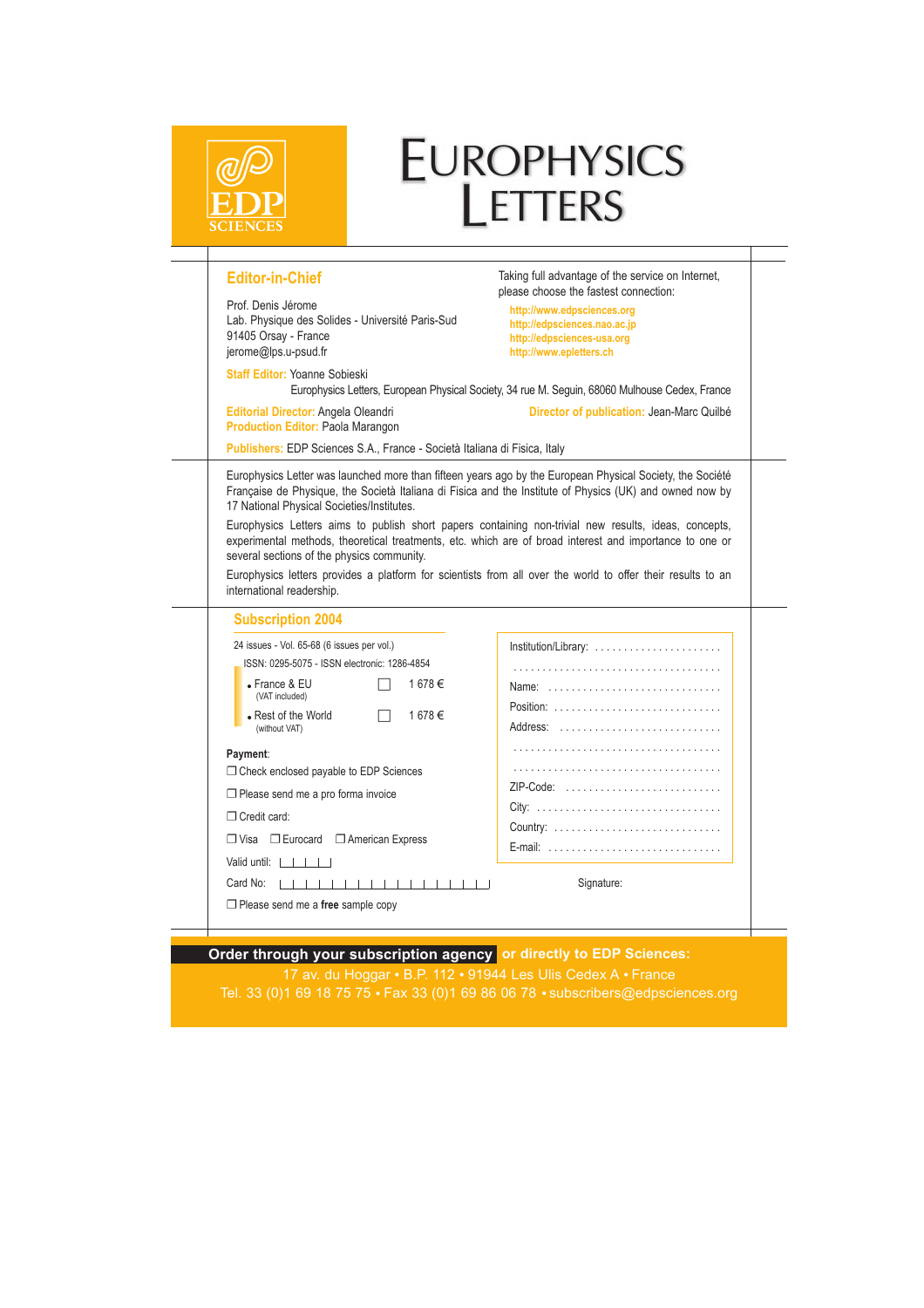### **Self-organized bottleneck in energy relaxation**

### H. Morita and K. Kaneko

*Department of Basic Science, Graduate School of Arts and Sciences The University of Tokyo - 3-8-1 Komaba, Meguro-ku, Tokyo 153-8902, Japan*

(received 27 October 2003; accepted in final form 2 February 2004)

PACS. 05.70.Ln – Nonequilibrium and irreversible thermodynamics. PACS. 05.45.-a – Nonlinear dynamics and nonlinear dynamical systems. PACS. 87.10.+e – General theory and mathematical aspects.

**Abstract.** – We study an energy relaxation process after many degrees of freedom are highly excited in a Hamiltonian system with a large number of degrees of freedom. Bottlenecks of relaxation, where relaxation of the excited elements drastically slows down, are discovered. By defining an internal state for the excited elements, it is shown that the drastic slowing-down occurs when the internal state is in a critical state. The relaxation dynamics brings the internal state into the critical state, and the critical bottleneck of relaxation is self-organized.

The relaxation process to equilibrium has gathered much attention of physicists over several decades. Although relaxation near equilibrium has been well formulated theoretically, the process far from equilibrium is not yet fully understood. When a system is excited weakly, it is described as a superposition of elementary excitations with weak interactions. When the excitation is strong, on the other hand, it is inevitable to take into account strong interactions of the excited modes, which may behave cooperatively. Even though a general theory for such case may not be available, it is important to find a class of novel relaxation phenomena, and propose novel physical concepts associated with it.

In this letter, we report a relaxation process when quite a few degrees of freedom are highly excited, in a simple Hamiltonian system with large degrees of freedom. The excited elements which interact strongly form a partial thermodynamic system, to which an internal state is assigned. The relaxation depends on this internal state, and, in turn, the internal state dynamically changes with the relaxation. We will show that, due to the interplay between the relaxation and the internal-state dynamics, the partial system self-organizes a critical state, which forms a bottleneck in the relaxation course.

As a specific model we adopt a Hamiltonian system  $[1, 2]$ :

$$
H(\theta, p) = \sum_{i=1}^{N} \frac{p_i^2}{2} + \frac{K}{2(2\pi)^2 N} \sum_{i=1}^{N} \sum_{j=1}^{N} \left[1 - \cos 2\pi (\theta_i - \theta_j)\right],
$$
 (1)

where  $K$  is set at 1, by properly scaling the units, without losing generality. The equations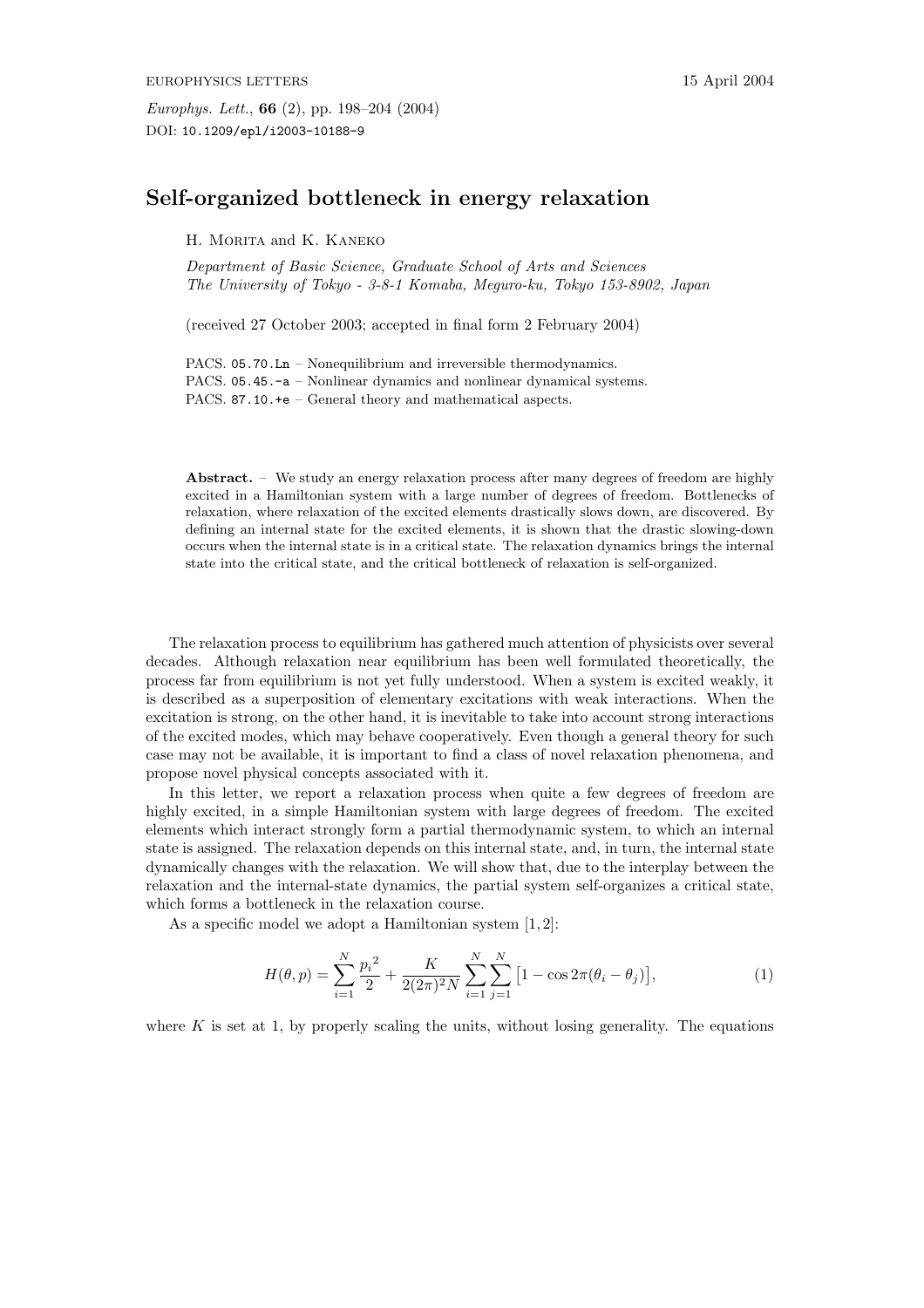of motion are given by

$$
\frac{\mathrm{d}p_i}{\mathrm{d}t} = -\frac{K}{2\pi N} \sum_{j=1}^{N} \sin 2\pi (\theta_i - \theta_j),\tag{2}
$$

where  $N$  pendula are globally coupled, interacting through phase difference. Each pendulum has two types of motion; rotation at a higher energy and libration at a lower energy.

In equilibrium, this system shows continuous phase transition in the thermodynamic limit  $N \to \infty$  [2]. The order parameter M for this transition is the absolute value of the mean field, defined as  $Me^{i2\pi\phi} = \sum_{j=1}^{N} e^{i2\pi\theta_j} / N$ . When the total energy E is very small,  $M \simeq 1$ , where all the pendula librate. As the total energy increases,  $M$  decreases, where some pendula librate and others rotate, changing their types of motion temporally. Above a transition energy  $E_c/N = 0.75/(2\pi)^2$  (corresponding transition temperature  $T_c = 0.5/(2\pi)^2$ ),  $M \simeq 1/\sqrt{N}$ , and all the pendula rotate almost freely.

When a single element is excited, energy relaxation is very slow [3], with the relaxation time increasing as a stretched exponential form of the excited energy, as is discussed in terms of Boltzmann-Jeans conjecture [4, 5].

We are interested in relaxation properties when a part of the system composed of quite a few elements is excited, while the whole system is much larger. At  $t = 0$ ,  $N^{(K)}$  elements are simultaneously kicked, *i.e.* excited instantaneously, with the same momentum  $P^{(K)}$ . Instead of carrying out direct simulations of large-N system, we attach a heat bath with the temperature T to all the rest  $N - N^{(K)}$  elements. In statistical mechanics, in general, it is expected that the system with this heat bath agrees with that of Hamiltonian dynamics as long as  $N \gg N^{(K)}$ . In the present case, with *global* coupling, this agreement may not be so evident. Hence we have also carried out direct simulations of Hamiltonian dynamics (without heat bath) for several values of temperatures, by taking a system with large N (say  $N^{(K)} = 30$ , and  $N = 1000$ ). In fact the results to be presented (see, *e.g.*, the inset of fig. 3 below) are confirmed for all the temperature values we have examined. Instead of carrying out numerical simulations for such huge system for more temperature values and for more samples, we here present mainly the results obtained from the simulation of the above partial heat bath, but it should be remarked that the results here are also supported through simulations of full Hamiltonian dynamics. The equations of motion of the rest  $N - N^{(K)}$  elements are given, instead of by (2), by the underdamped Langevin equation,

$$
\frac{\mathrm{d}p_i}{\mathrm{d}t} = -\frac{K}{2\pi N} \sum_{j=1}^N \sin 2\pi (\theta_i - \theta_j) - \gamma p_i + \xi_i(t),\tag{3}
$$

where  $\xi_i(t)$  is white-Gaussian random noise, that is  $\langle \xi_i(t) \rangle = 0$  and  $\langle \xi_i(t_0) \xi_j(t_0 + t) \rangle =$  $2\gamma T\delta_{ij}\delta(t)$ , with small  $\gamma$  ( $\gamma = 0.01$  throughout the paper, while the result here is preserved as long as  $\gamma$  is small enough to satisfy underdamped regime).

A typical time series of the energy relaxation after the excitation is drawn in fig. 1. The excited elements, which rotate fast, relax one by one with losing their kinetic energy. The *population of excited elements*  $N^{(E)}$  decrease from  $N^{(K)}$  to zero, whose time series is drawn in fig.  $2(a)$ . It shows several plateaus, where the relaxation is drastically slowed down. We call these plateaus *bottlenecks* of the relaxation.

With regard to this intermittent appearance of the relaxation bottlenecks, we ask whether the bottlenecks appear all at random or follow some rule. If the latter is the case, the state of the excited partial system should be important, since the other huge part is kept at an almost constant temperature during the relaxation.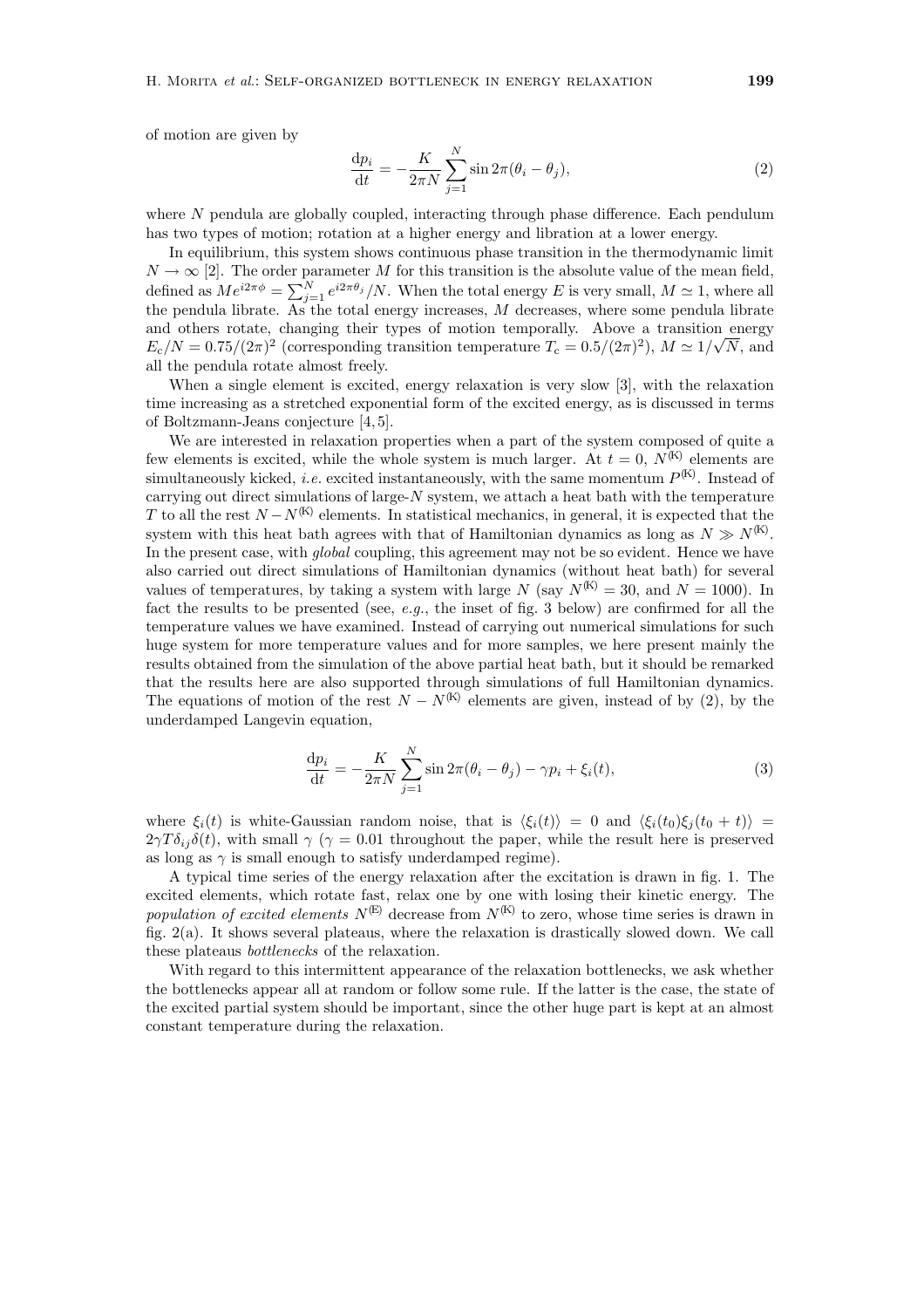

Fig. 1 – A typical time series of momenta.  $N = 64$ ,  $T = 0.01$ ,  $N^{(K)} = 32$ ,  $P^{(K)} = 0.6$ . The red ones are the initially excited elements, and the green ones are the rest.

Fig. 2 – A typical time series of (a) the population of excited elements  $N^{(E)}$ , (b) the effective temperature of the excited part  $T^{(E)}$  (eq. (4)), and (c) the effective critical temperature  $T_c^{(E)} = T_c N^{(E)}/N$  [6], which decreases along with  $N^{(E)}$ . The data are the same as in fig. 1.

Here, the interaction between the excited element and the non-excited one is small on the average, because the temporal average of the term  $\sin 2\pi(\theta_i(t) - \theta_i(t))$  is negligible if the momenta of the two elements are much different. Indeed, this is the essence of long relaxation time scale in the Boltzmann-Jeans conjecture [3]. The interaction between two excited elements, on the other hand, can be strong, if the momenta are not much different. In fact, by taking a Galilean frame moving with the average velocity of the excited pendula, these two excited elements often librate each other, keeping attracting interactions.

Hence, our system is represented as two partial systems which are weakly coupled. One system is composed of excited elements whose momenta  $\simeq P^{(\mathbb{E})}$ , while the rest system has momenta  $\approx 0$ . Since the interaction between the two partial systems are small, it is relevant to consider a thermodynamic state of each partial system at the first-order approximation, while the interaction with other elements is just a perturbation. Actually, temporally local thermodynamic quantities fulfill the equation of state in equilibrium, and the momentum distribution of each part roughly takes the form of a Maxwellian in our relatively small system, except for the time just before the relaxation of an element. Anyway, in this letter, we attempt to describe our phenomena only within such rough quantities [7].

The state of the relaxed part is basically determined by the heat bath with the temperature T. The state of the excited part, on the other hand, changes as the relaxation process progresses. Thus it is important to study a thermodynamic state of the excited part as an *internal state* of the whole system. As a quantity representing the internal state, we introduce *the effective temperature of the excited part*  $T^{(E)}$  as

$$
T^{(E)} = \frac{1}{N^{(E)}} \sum_{i}^{(E)} (p_i - P^{(E)})^2,
$$
\n(4)

by taking an inertial frame with the center-of-mass momentum of the excited part  $P^{(E)}$  =  $\sum_i^{(E)} p_i/N^{(E)}$ , where  $\sum^{(E)}$  denotes the summation over excited elements [8].

To see how the relaxation depends on the internal state, we define the *first relaxation time*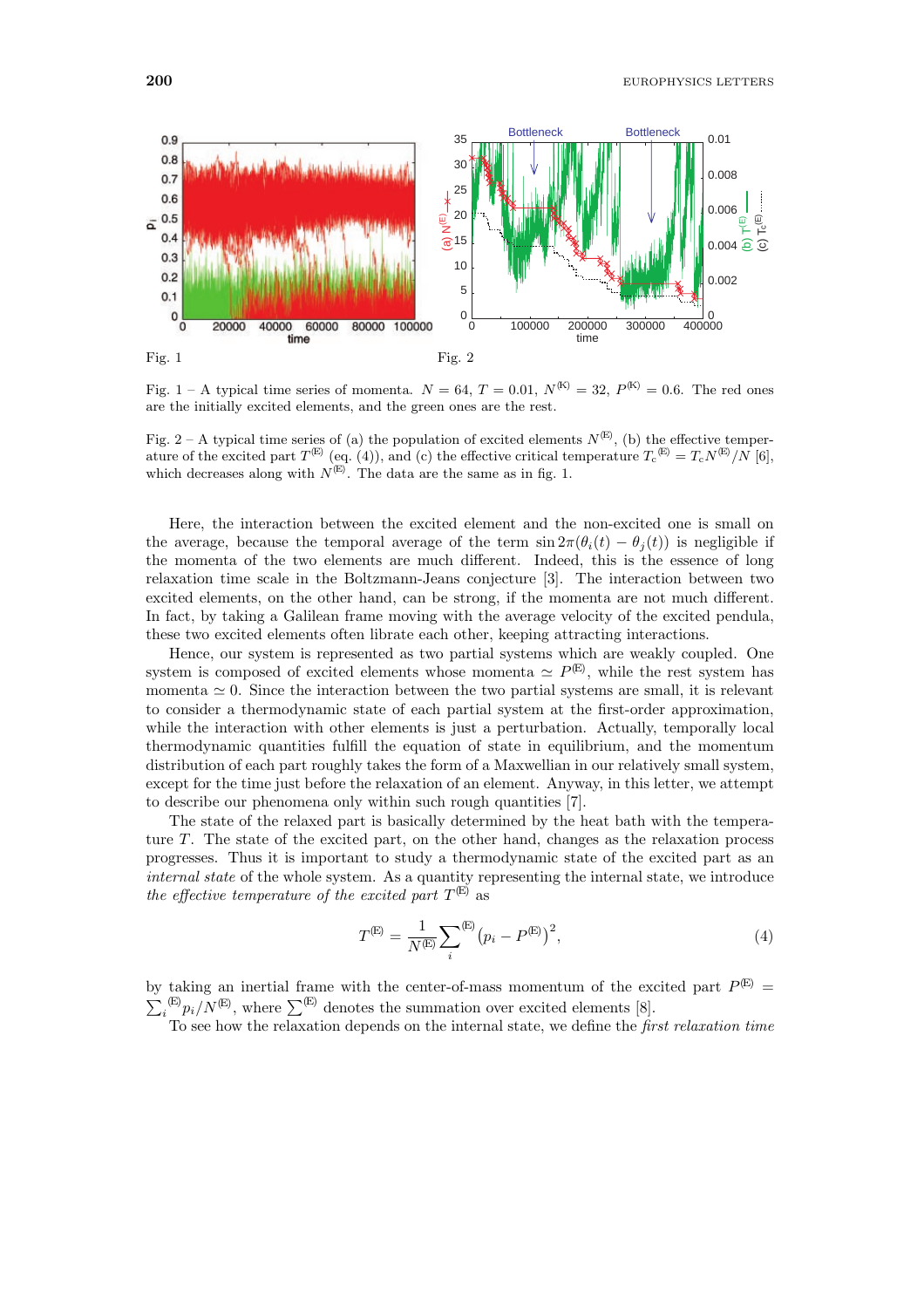

Fig. 3 – The first relaxation time  $\tau$  vs. the effective temperature of the excited part  $T^{(E)}$ .  $N = 32$ ,  $T = 0.01$ ,  $N^{(K)} = 16$ ,  $P^{(K)} = 0.8$ . 2000 samples are computed in all.  $T^{(E)}$  is computed from the time average of (4) over a period of 1000 just after the elements are excited [9], while the time scale of microscopic motion is the order of 0.1 to 1.  $\tau$  is averaged for the samples within the bin size of 0.1 for log scale.  $T_c^{(E)}$  is the effective critical temperature. The inset is the corresponding one in the full Hamiltonian system.  $N = 1000$ ,  $E^{(R)} = 0.01$ ,  $N^{(K)} = 30$ ,  $N^{(K)} = 0.8$ . 25 samples are averaged for each effective temperature, the value of which is, in this case, calculated from the total energy before attachment  $(t < 0)$ .

 $\tau$  as the time when the first one of  $N^{(K)}$  elements loses its excited energy. In other words,  $\tau$  is the first escape time of an element from the excited to the relaxed part. The relation between  $\tau$  and  $T^{(E)}$  is plotted in fig. 3. In order to control  $T^{(E)}$ , we adopt the following operation, instead of just kicking: we prepare two already equilibrated isolated systems, whose centerof-mass momenta are  $P^{(K)}$  and 0, and then attach them at  $t = 0$ . Here, a peak is discernible. This is also true for a full Hamiltonian system (see the inset). Moreover, the temperature for this peak corresponds to the *critical* point for the phase transition of the excited part  $T_c^{(E)} = T_c N^{(E)}/N$  [6], when the excited part is regarded as in equilibrium.

We have also computed the time series of  $T^{(E)}$  (fig. 2(b)). The plateau of  $N^{(E)}$  actually corresponds to the time when  $T^{(E)}$  is around the critical temperature  $T_c^{(E)}$  (fig. 2(c)). From these results it is concluded that the relaxation bottleneck occurs when the internal state is around a critical point.

Note that this phenomenon is different from a critical slowing-down of the excited part in two points. Firstly, the whole system is not in a critical state. In fact we verified that the coincidence of this peak position to the effective critical point is qualitatively independent of the heat bath temperature  $T$ . Secondly, such a peak is not found when disregarding the rest system. In fact we estimated the first escape time of an element in only a single isolated system, by calculating the time until one of the elements first takes a momentum smaller than a threshold. This escape time monotonically decreases as the temperature increases; it does not have any peak even at the critical point. Thus the present slow relaxation is *inter* -system relaxation, not *intra*-system relaxation to which the so-called critical slowing-down belongs.

Then how is the excited system sticked to the critical point through the interaction with the rest system? To answer this question, we consider how the internal state changes before and after one of the excited elements relaxes. To see this change, we introduce *an effectivetemperature change*  $\Delta T^{(E)}$  defined as

$$
\Delta T^{(\text{E})} = \frac{N^{(\text{E})}}{N^{(\text{E})} - 1} T_{\text{after}}^{(\text{E})} - T_{\text{before}}^{(\text{E})}, \qquad (5)
$$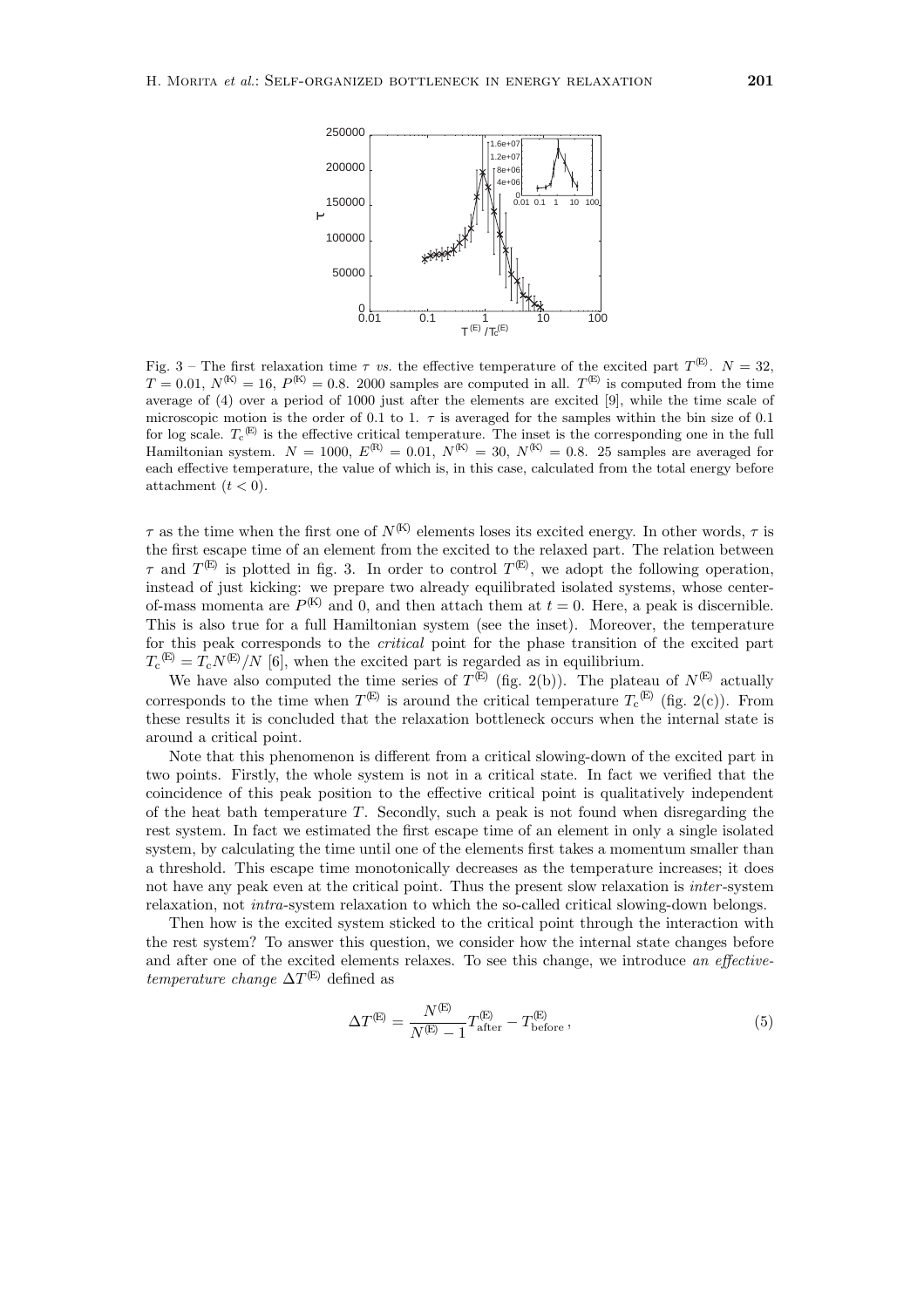

Fig. 4 –  $\Delta T^{(E)}$  vs.  $T_{\text{before}}^{(E)}$ , computed from the simulations of fig. 3. The inset is the result from the full Hamiltonian dynamics (where the data for  $T_{\text{before}}^{(E)} < T_{\text{c}}^{(E)}$  is very sparse, because such events are rare due to the increase of the temperature during the relaxation).

where  $T_{\text{before}}^{(E)}$  and  $T_{\text{after}}^{(E)}$  are the effective temperatures before and after the first relaxation of an excited element ( $\tau$ ), respectively, while the factor  $N^{(E)}/(N^{(E)}-1)$  comes from the contribution of scaling [6]. The relation between  $\Delta T^{(\text{E})}$  and  $T^{(\text{E})}_{\text{before}}$  is plotted in fig. 4.  $T^{(\text{E})}_{\text{before}}$  and  $T^{(\text{E})}_{\text{after}}$  are computed from the time average over a period of 1000 just before and after  $\tau$  [9], respectively. The average of  $\Delta T^{(\text{E})}$  is positive when  $T^{(\text{E})}_{\text{before}} < T^{(\text{E})}_{\text{c}}$ , while it is negative when  $T^{(\text{E})}_{\text{before}} > T^{(\text{E})}_{\text{c}}$ . This result indicates that the internal state tends to be attracted into the critical state, through the interaction between the excited system and the rest.

To analyze the above effective-temperature dynamics, we note two factors [10]: the temperature increase of the excited part through the interaction with the relaxed part, and the temperature decrease through an escape of an element from the excited part.

Let us first consider the temperature increase of the excited part through the interaction with the relaxed part. The temperature change through this interaction is given by  $\Delta T^{(E)}$  =  $\int dt \dot{T}^{(E)}(t)$  with

$$
\dot{T}^{(E)} = \frac{2}{N^{(E)}} \sum_{j}^{(E)} p_j \dot{p}_j - 2P^{(E)} \dot{P}^{(E)}.
$$
\n(6)

Using the order parameter of the partial systems  $M^{(*)}e^{i2\pi\phi^{(*)}} = \sum_j {}^{(*)}e^{i2\pi\theta_j} / N^{(*)}$ , where  $*$  is E or R [8], we obtain the following expression, which is closed only in macroscopic variables:

$$
\frac{\mathrm{d}}{\mathrm{d}t}E^{(\mathrm{E})} = \frac{N^{(\mathrm{R})}}{N} \frac{K}{(2\pi)^2} \{ \dot{M}^{(\mathrm{E})} + i2\pi (\dot{\phi}^{(\mathrm{E})} - P^{(\mathrm{E})}) M^{(\mathrm{E})} \} e^{i2\pi \phi^{(\mathrm{E})}} M^{(\mathrm{R})} e^{-i2\pi \phi^{(\mathrm{R})}}. \tag{7}
$$

Here  $E^{(E)}$  is the effective total energy of the excited part, given by

$$
E^{(E)} = \frac{T^{(E)}}{2} + \frac{N^{(E)}}{N} \frac{K}{2(2\pi)^2} \left[1 - M^{(E)^2}\right].
$$
 (8)

 $M^{(E)}$  relaxes in a potential field with some relaxation time scale [11]. The fluctuation of  $\phi^{(E)} - P^{(E)}t$ , on the other hand, does not have such time scale but is marginally stable, because it is the phase of the mean field of the excited part [12]. Thus, the first term of the r.h.s. of (7) can be neglected (adiabatically eliminated). With this approximation, the total energy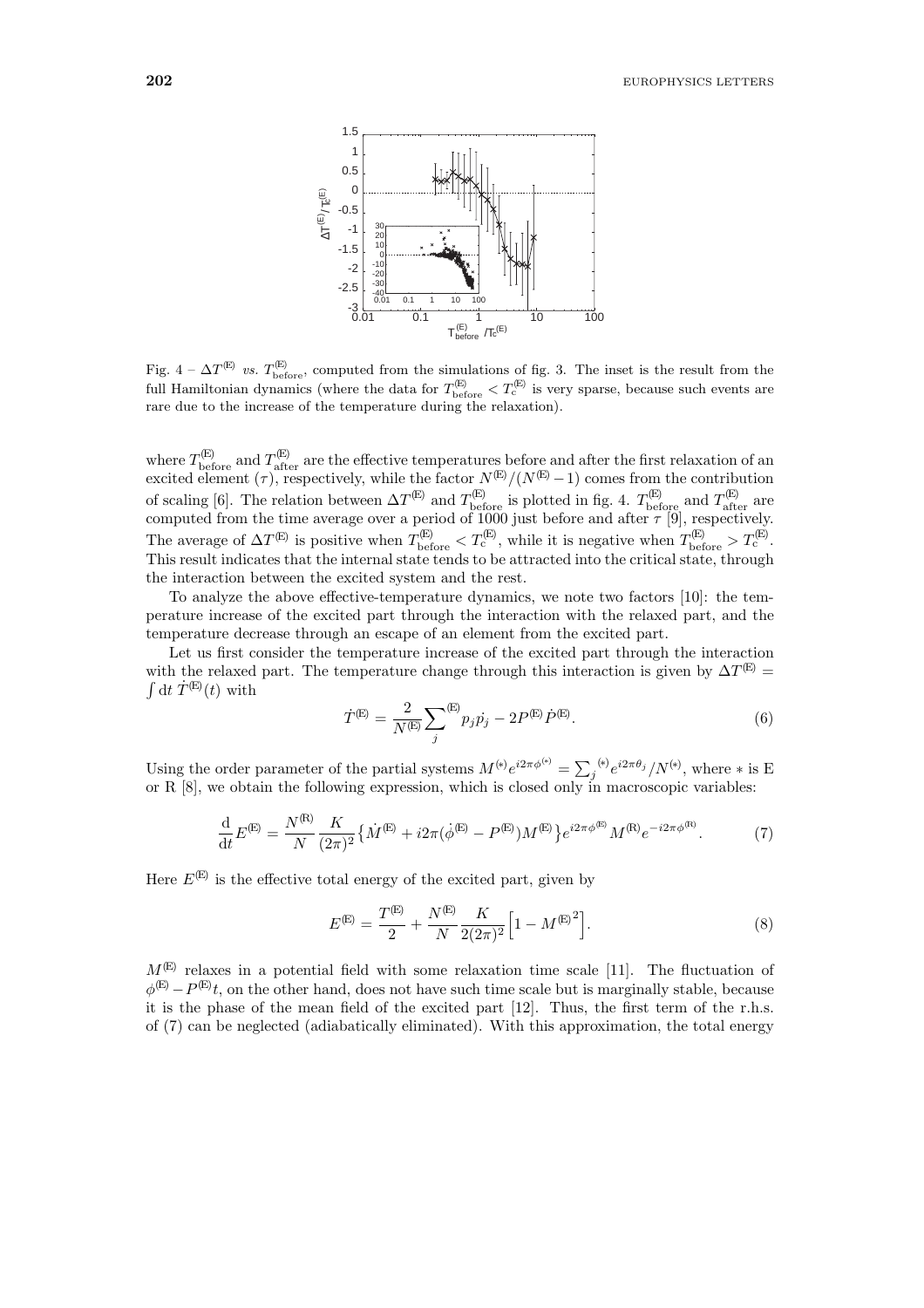

Fig. 5 – Temperature dependences of (a)  $MC^{-1}$  and (b)  $-C^{-1}$  in the thermodynamic limit  $N \to \infty$ , which are obtained analytically by considering canonical distribution [2]. In the present mean-field model, the critical exponent of M at  $T = T_c - 0$  is 1/2. Hence the specific heat C does not diverge but takes a largest finite value. (c) is an example of combination of the two factors (a) and (b) with the ratio of 1 : 0.4. The temperature of the horizontal axis is for a single system, and has to be scaled with  $N^{(E)}/N$  to compare with fig. 4.

change  $E^{(\text{E})}$  of the excited part is proportional to  $M^{(\text{E})}$ . Since  $\Delta T^{(\text{E})} \simeq \Delta E^{(\text{E})}/C^{(\text{E})}$ , where  $C^{(E)}$  is the effective specific heat of the excited part, we obtain

$$
\Delta T^{(\mathrm{E})} \propto M^{(\mathrm{E})} / C^{(\mathrm{E})}.\tag{9}
$$

Its temperature dependence in the thermodynamic limit of the excited part is calculated analytically by considering canonical distribution [2] (fig. 5(a)), which is positive at  $T^{(\text{E})} < T_c^{(\text{E})}$ and vanishes for  $T^{(E)} > T_c^{(E)}$ .

Second, the temperature of the excited part decreases when an element escapes from the excited part, which has the largest negative momentum at the center-of-mass inertial frame of the excited part. This factor is estimated by calculating the decrease of temperature with the decrease of energy, by neglecting the interaction with the relaxed part. The escape of an element, with momentum  $p_{\text{esc}}$  measured from the center-of-mass inertial frame, takes away the energy  $\Delta E_{\rm esc} = p_{\rm esc}^2/2$  from the excited part. Since temperature is a function of the total energy as  $T^{(E)} = T^{(E)}(E^{(E)})$ , the effective-temperature change eq. (5) can be described as  $\Delta T^{(E)} = N^{(E)}/(N^{(E)}-1)T^{(E)}(E^{(E)}) - T^{(E)}(E^{(E)} - \Delta E_{\rm esc})$ . In the limit  $N^{(E)} \to \infty$ , this is estimated by the specific heat  $C^{(E)}$  as

$$
\Delta T^{(\text{E})} \simeq -\Delta E_{\text{esc}} / C^{(\text{E})} \propto -1 / C^{(\text{E})}, \tag{10}
$$

whose temperature dependence is drawn in fig. 5(b).

By combining above the factors, fig. 4 can be explained qualitatively (fig. 5(c)).  $\Delta T^{(E)}$  is positive at a temperature below  $T_c^{(E)}$ . As the temperature approaches  $T_c^{(E)}$  from below,  $\Delta T^{(E)}$ decreases. Above  $T_c^{(E)}$ , there is only the negative contribution. Hence  $\Delta T^{(E)}$  changes its sign from positive to negative as the temperature increases from below to above  $T_c^{(\text{E})}$ .

In summary, by using a simple Hamiltonian system, we have discovered a bottleneck of energy relaxation, given by a critical state of an internal state of the excited part. This critical state is self-organized through the course of relaxation, once a *part* of a system is highly excited. The long-term relaxation from highly excited state to equilibrium consists of alternation between approach to critical state and collapse of the state. Although we